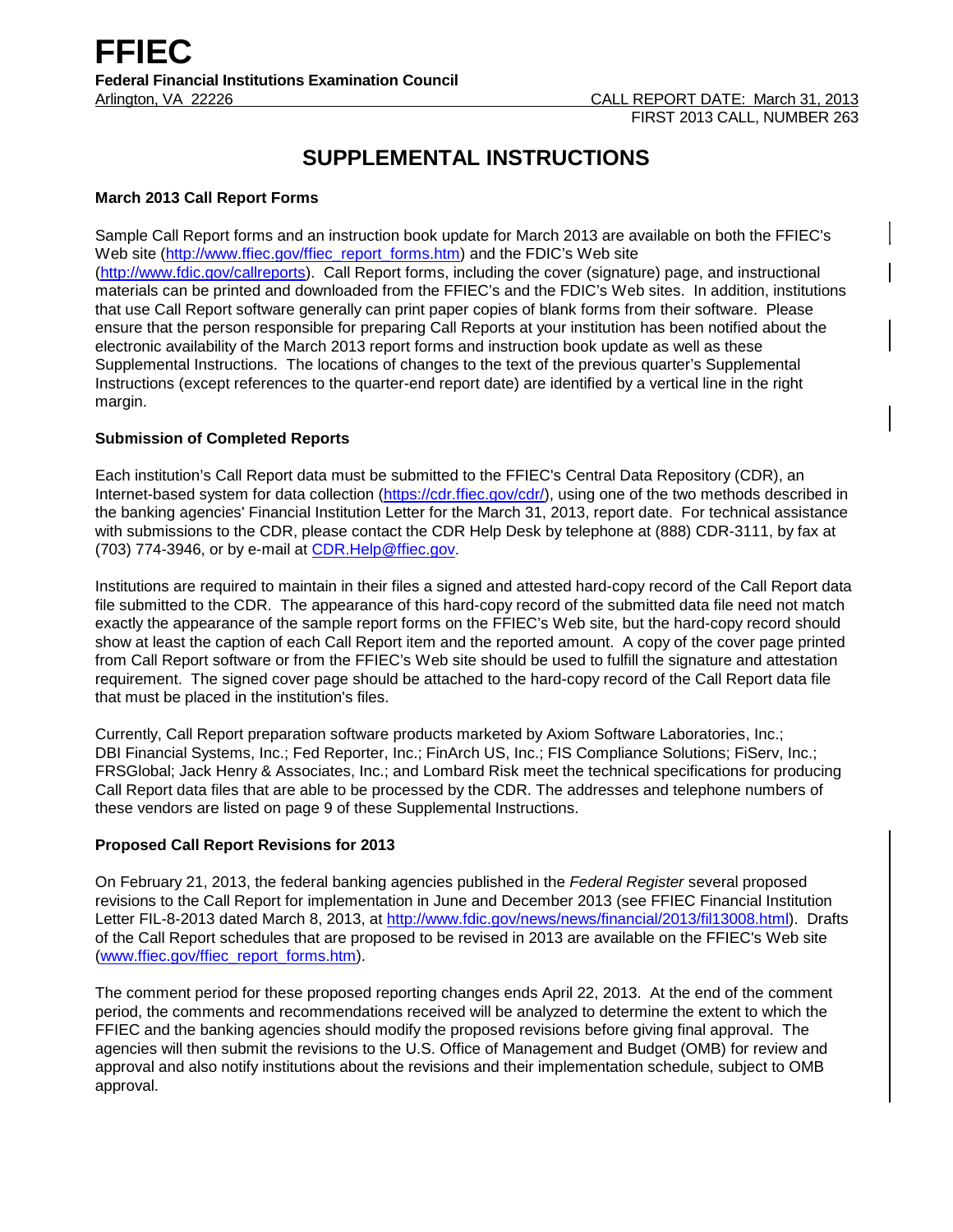# **"Purchased" Loans Originated By Others**

When acquiring loans originated by others, institutions should consider whether the transaction should be accounted for as a purchase of the loans or as a secured borrowing (i.e., a loan to the originator) in accordance with Accounting Standards Codification (ASC) Topic 860, Transfers and Servicing (formerly FASB Statement No. 140, "Accounting for Transfers and Servicing of Financial Assets and Extinguishments of Liabilities," as amended). For the transaction to qualify as a sale by the originator to the acquiring institution, certain conditions must be met:

- First, unless the transfer is of an entire financial asset, the transferred portion of the financial asset must meet the definition of a participating interest.
- Second, the transfer must meet all of the conditions set forth in ASC Subtopic 860-10 to demonstrate that the transferor has surrendered control over the transferred financial assets.

For example, some institutions have entered into various residential mortgage loan purchase programs. These programs often function like traditional warehouse lines of credit; however, in some cases, the mortgage loan transfers are legally structured as purchases by the institution rather than as pledges of collateral to secure the funding. Under these programs, an institution provides funding to a mortgage loan originator while simultaneously obtaining an interest in the mortgage loans subject to a takeout commitment. A takeout commitment is a written commitment from an approved investor (generally, an unrelated third party) to purchase one or more mortgage loans from the originator.

Although the facts and circumstances of each program must be carefully evaluated to determine the appropriate accounting, an institution should generally account for a mortgage purchase program with continuing involvement by the originator, including takeout commitments, as a secured borrowing with pledge of collateral, i.e., a loan to the originator secured by the residential mortgage loans, rather than a purchase of mortgage loans.

When loans obtained in a mortgage purchase program do not qualify for sale accounting, the financing provided to the originator (if not held for trading purposes) should be reported in Call Report Schedule RC-C, part I, item 9.a, "Loans to nondepository financial institutions," and on the balance sheet in Schedule RC, item 4.a, "Loans and leases held for sale," or item 4.b, "Loans and leases, net of unearned income," as appropriate. For risk-based capital purposes, a loan to a mortgage loan originator secured by residential mortgages that is reported in Schedule RC-C, part I, item 9.a, should be assigned a 100 percent risk weight and included in column F of Schedule RC-R, item 38 or 39, based on its balance sheet classification.

## **Noninterest-bearing Transaction Accounts of More than \$250,000**

Memorandum items 5.a and 5.b of Call Report Schedule RC-O collect data on the amount and number of noninterest-bearing transaction accounts of more than \$250,000. Although the temporary unlimited deposit insurance on these account ended on December 31, 2012, the agencies are interested in monitoring the behavior of these deposit accounts following the change in insurance coverage. Accordingly, the agencies are continuing to collect these Memorandum items in the March 31, 2013, Call Report and in future reports. The agencies will review this information and reconsider the collection at such time as the number of accounts and amount of deposits stabilizes.

## **Market Risk Capital Rules**

In August 2012, the agencies published a joint final rule revising their market risk capital rules effective January 1, 2013. The joint final rule modified the definition of a covered position, revised the calculation of the measure for market risk, and eliminated Tier 3 capital. Institutions subject to the market risk capital rules should report their market risk equivalent assets in item 58 of Schedule RC-R, Regulatory Capital, in accordance with the revised rules. This quarter's instruction book update includes revisions to the portions of the instructions for Schedule RC-R affected by the revised market risk capital rules.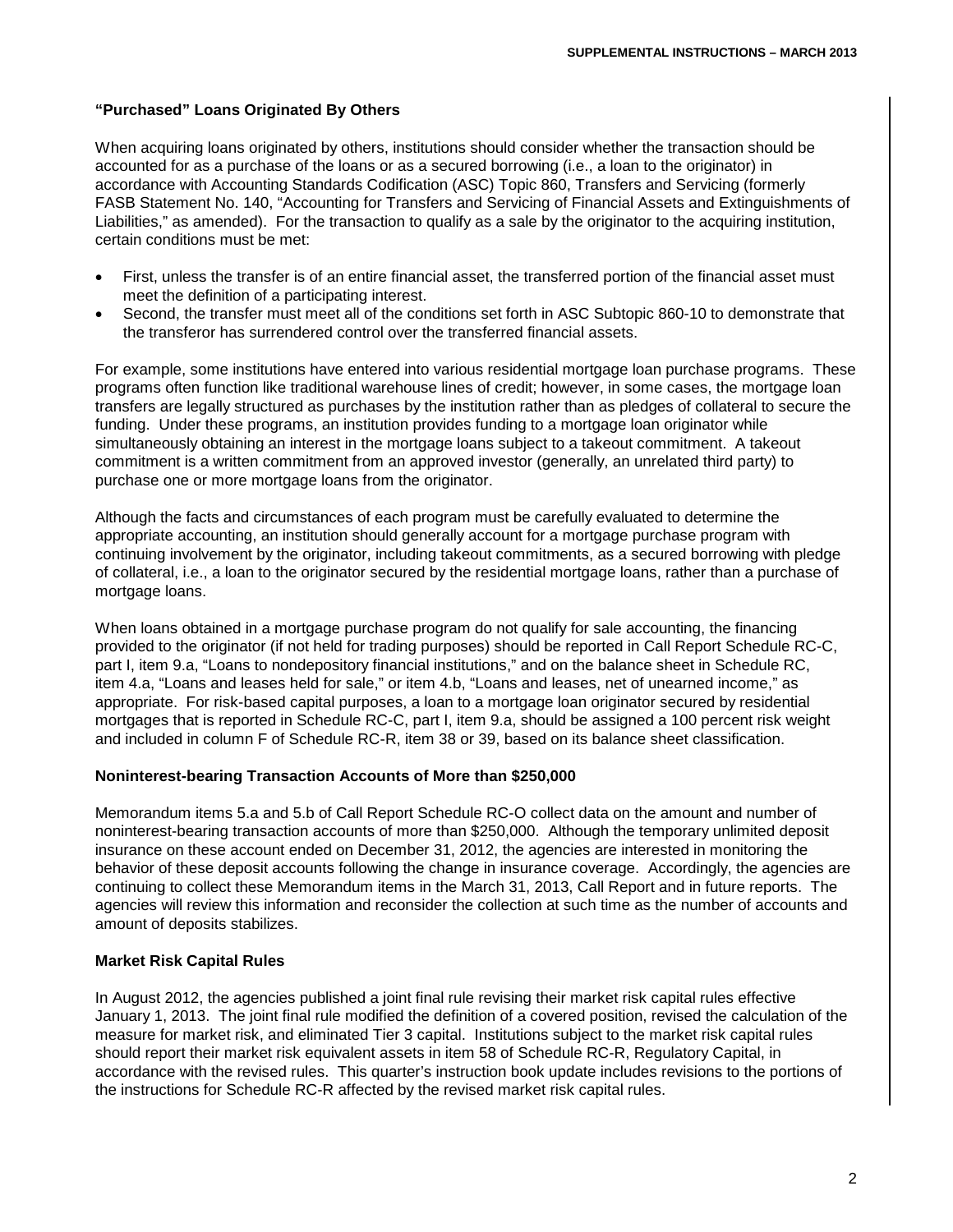#### **Indemnification Assets and Accounting Standards Update No. 2012-06**

In October 2012, the FASB issued Accounting Standards Update (ASU) No. 2012-06, "Subsequent Accounting for an Indemnification Asset Recognized at the Acquisition Date as a Result of a Government-Assisted Acquisition of a Financial Institution," to address the subsequent measurement of an indemnification asset recognized in an acquisition of a financial institution that includes an FDIC loss-sharing agreement. This ASU amends ASC Topic 805, Business Combinations (formerly FASB Statement No. 141 (revised 2007),"Business Combinations"), which includes guidance applicable to FDIC-assisted acquisitions of failed institutions.

Under the ASU, when an institution experiences a change in the cash flows expected to be collected on an FDIC loss-sharing indemnification asset because of a change in the cash flows expected to be collected on the assets covered by the loss-sharing agreement, the institution should account for the change in the measurement of the indemnification asset on the same basis as the change in the assets subject to indemnification. Any amortization of changes in the value of the indemnification asset should be limited to the lesser of the term of the indemnification agreement and the remaining life of the indemnified assets.

The ASU is effective for fiscal years, and interim periods within those fiscal years, beginning on or after December 15, 2012. Early adoption of the ASU is permitted. For institutions with a calendar year fiscal year, the ASU took effect January 1, 2013. The ASU's provisions should be applied prospectively to any new indemnification assets acquired after the date of adoption and to indemnification assets existing as of the date of adoption arising from an FDIC-assisted acquisition of a financial institution. Institutions with indemnification assets arising from FDIC loss-sharing agreements are expected to adopt ASU 2012-06 for Call Report purposes in accordance with the effective date of this standard.

For additional information, institutions should refer to ASU 2012-06, which is available at [http://www.fasb.org/jsp/FASB/Page/SectionPage&cid=1176156316498.](http://www.fasb.org/jsp/FASB/Page/SectionPage&cid=1176156316498)

#### **Goodwill Impairment Testing**

In September 2011, the FASB issued Accounting Standards Update (ASU) No. 2011-08, "Testing Goodwill for Impairment," to address concerns about the cost and complexity of the existing goodwill impairment test in ASC Topic 350, Intangibles-Goodwill and Other (formerly FASB Statement No. 142, "Goodwill and Other Intangible Assets").

Under ASU 2011-08, an institution has the option of first assessing qualitative factors to determine whether it is necessary to perform the two-step quantitative goodwill impairment test described in ASC Topic 350, but may choose to bypass the qualitative assessment in any period and proceed directly to the two-step goodwill impairment test. The ASU includes examples of events and circumstances that an institution should consider in evaluating whether it is more likely than not that the fair value of a reporting unit is less than its carrying amount. This quarter's Call Report instruction book update includes a new Glossary entry for "Goodwill" that summarizes the impairment testing requirements for goodwill.

#### **Small Business Lending Fund**

The Small Business Lending Fund (SBLF) was created in 2010 to encourage lending to small businesses by providing capital to qualified community institutions. The SBLF Program is administered by the U.S. Treasury Department [\(http://www.treasury.gov/resource-center/sb-programs/Pages/Small-Business-Lending-](http://www.treasury.gov/resource-center/sb-programs/Pages/Small-Business-Lending-Fund.aspx)[Fund.aspx\)](http://www.treasury.gov/resource-center/sb-programs/Pages/Small-Business-Lending-Fund.aspx).

Under the SBLF Program, the Treasury Department purchased noncumulative perpetual preferred stock from qualifying depository institutions and holding companies (other than Subchapter S and mutual institutions). When issued by a depository institution, this stock should be reported on the Call Report balance sheet (Schedule RC) in item 23, "Perpetual preferred stock and related surplus." For regulatory capital purposes, this noncumulative perpetual preferred stock qualifies as a component of Tier 1 capital and should be included in the amount reported for "Total bank equity capital" in item 1 of Schedule RC-R, Regulatory Capital.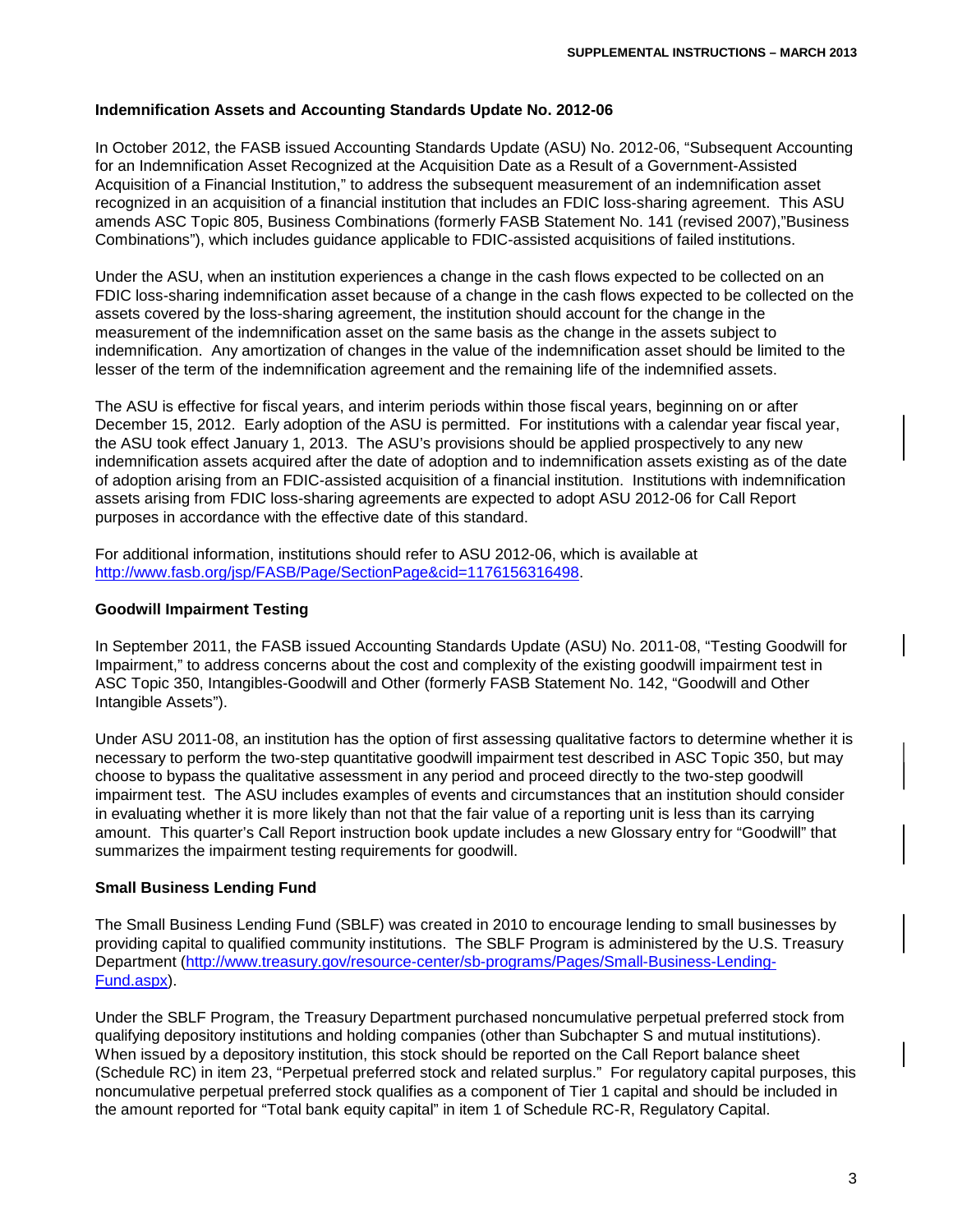Qualifying Subchapter S corporations and mutual institutions issued unsecured subordinated debentures to the Treasury Department through the SBLF. Depository institutions that issued these debentures should report them on the Call Report balance sheet (Schedule RC) in item 19, "Subordinated notes and debentures." For regulatory capital purposes, the debentures are eligible for inclusion in an institution's Tier 2 capital. Institutions should report the portion of these debentures that qualify for inclusion in Tier 2 capital in accordance with their primary federal regulator's capital standards in Schedule RC-R, item 12, "Qualifying subordinated debt and redeemable preferred stock."

To participate in the SBLF Program, an institution with outstanding securities issued to the Treasury Department under the Capital Purchase Program (CPP) was required to refinance or repay in full the CPP securities at the time of the SBLF funding. Any outstanding warrants that an institution issued to the Treasury Department under the CPP remain outstanding after the refinancing of the CPP stock through the SBLF Program unless the institution chooses to repurchase them. Any repurchase of warrants issued under the CPP and classified as equity capital on the balance sheet (Schedule RC) should be reported in Schedule RI-A, item 5, "Sale, conversion, acquisition, or retirement of capital stock, net."

#### **Troubled Debt Restructurings and Current Market Interest Rates**

Many institutions are restructuring or modifying the terms of loans through workout programs, renewals, extensions, or other means to provide payment relief for borrowers who have suffered deterioration in their financial condition. Such loan restructurings may include, but are not limited to, reductions in principal or accrued interest, reductions in interest rates, and extensions of the maturity date. Modifications may be executed at the original contractual interest rate on the loan, a current market interest rate, or a below-market interest rate. Many of these loan modifications meet the definition of a troubled debt restructuring (TDR).

The TDR accounting and reporting standards are set forth in ASC Subtopic 310-40, Receivables – Troubled Debt Restructurings by Creditors (formerly FASB Statement No. 15, "Accounting by Debtors and Creditors for Troubled Debt Restructurings," as amended). This guidance specifies that a restructuring of a debt constitutes a TDR if, at the date of restructuring, the creditor for economic or legal reasons related to a debtor's financial difficulties grants a concession to the debtor that it would not otherwise consider. The creditor's concession may include a restructuring of the terms of a debt to alleviate the burden of the debtor's near-term cash requirements, such as a modification of terms to reduce or defer cash payments required of the debtor in the near future to help the debtor attempt to improve its financial condition and eventually be able to pay the creditor.

The stated interest rate charged to the borrower after a loan restructuring may be greater than or equal to interest rates available in the marketplace for similar types of loans to nontroubled borrowers at the time of the restructuring. Some institutions have concluded that these restructurings are not TDRs; however, this conclusion may be inappropriate. In reaching this conclusion, these institutions may not have considered all of the facts and circumstances associated with the loan modification besides the interest rate. An interest rate on a modified loan greater than or equal to those available in the marketplace for similar loans to nontroubled borrowers does not in and of itself preclude a modification from being designated as a TDR. Rather, when evaluating a loan modification to a borrower experiencing financial difficulties, an analysis of all facts and circumstances is necessary to determine whether the institution has made a concession to the borrower with respect to the market interest rate or has made some other type of concession that could trigger TDR accounting and disclosure (for example, terms or conditions outside of the institution's policies or common market practices). If TDR accounting and disclosure is appropriate, the institution must determine how the modified or restructured loan should be reported in the Call Report.

Generally, a restructured loan yields a current market interest rate if the restructuring agreement specifies an interest rate greater than or equal to the rate that the institution was willing to accept at the time of the restructuring for a new loan with comparable risk. A restructured loan does not yield a market interest rate simply because the interest rate charged under the restructuring agreement has not been reduced. In addition, when a modification results in an increase (either temporary or permanent) in the contractual interest rate, the increased interest rate cannot be presumed to be an interest rate that is at or above market. Therefore, in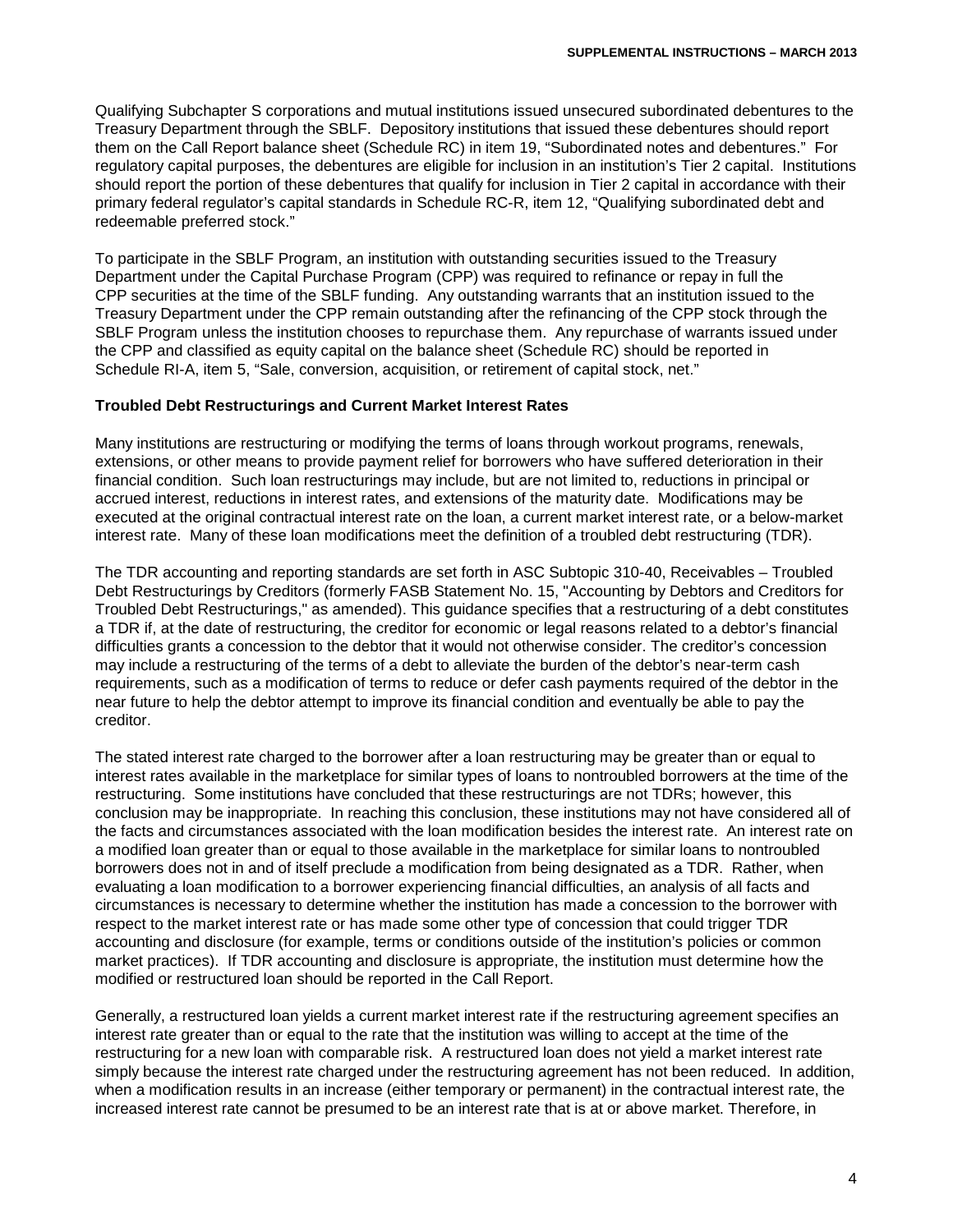determining whether a loan has been modified at a market interest rate, an institution should analyze the borrower's current financial condition and compare the rate on the modified loan to rates the institution would charge customers with similar financial characteristics on similar types of loans. This determination requires the use of judgment and should include an analysis of credit history and scores, loan-to-value ratios or other collateral protection, the borrower's ability to generate cash flow sufficient to meet the repayment terms, and other factors normally considered when underwriting and pricing loans.

Likewise, a change in the interest rate on a modified or restructured loan does not necessarily mean that the modification is a TDR. For example, a creditor may lower the interest rate to maintain a relationship with a debtor that can readily obtain funds from other sources. To be a TDR, the borrower must also be experiencing financial difficulties. The evaluation of whether a borrower is experiencing financial difficulties is based upon individual facts and circumstances and requires the use of judgment when determining if a modification of the borrower's loan should be accounted for and reported as a TDR.

In the Call Report, until a loan that is a TDR is paid in full or otherwise settled, sold, or charged off, the loan must be reported in the appropriate loan category in Schedule RC-C, part I, items 1 through 9, and in the appropriate loan category in:

- Schedule RC-C, part I, Memorandum item 1, if it is in compliance with its modified terms, or
- Schedule RC-N, Memorandum item 1, if it is not in compliance with its modified terms.

However, a loan that is a TDR (for example, because of a modification that includes a reduction in principal) that yields a market interest rate at the time of restructuring and is in compliance with its modified terms need not continue to be reported as a TDR in Schedule RC-C, part I, Memorandum item 1, in calendar years after the year in which the restructuring took place. To be considered in compliance with its modified terms, a loan that is a TDR must be in accrual status and must be current or less than 30 days past due on its contractual principal and interest payments under the modified repayment terms.

A loan restructured in a TDR is an impaired loan. Thus, all TDRs must be measured for impairment in accordance with ASC Subtopic 310-10, Receivables – Overall (formerly FASB Statement No. 114, "Accounting by Creditors for Impairment of a Loan," as amended), and the Glossary entry for "Loan Impairment." Consistent with ASC Subtopic 310-10, TDRs may be aggregated and measured for impairment with other impaired loans that share common risk characteristics by using historical statistics, such as average recovery period and average amount recovered, along with a composite effective interest rate. The outcome of applying such an aggregation approach must be consistent with the impairment measurement methods prescribed in ASC Subtopic 310-10 and the "Loan Impairment" Glossary entry for loans that are individually considered impaired (i.e., the present value of expected future cash flows discounted at the loan's original effective interest rate or the loan's observable market price if the loan is not collateral dependent; the fair value of the collateral – less estimated costs to sell, if appropriate – if the loan is collateral dependent). Thus, an institution applying the aggregation approach to TDRs should not use the measurement method prescribed in ASC Subtopic 450-20, Contingencies – Loss Contingencies (formerly FASB Statement No. 5, "Accounting for Contingencies") for loans not individually considered impaired that are collectively evaluated for impairment. When a loan not previously considered individually impaired is restructured and determined to be a TDR, absent a partial charge-off, it generally is not appropriate for the impairment estimate on the loan to decline as a result of the change from the impairment measurement method prescribed in ASC Subtopic 450-20 to the methods prescribed in ASC Subtopic 310-10.

For further information, see the Glossary entry for "Troubled Debt Restructurings" and the instructions for Schedules RC-C, part I, and RC-N.

## **Troubled Debt Restructurings and Accounting Standards Update No. 2011-02**

In April 2011, the FASB issued Accounting Standards Update (ASU) No. 2011-02, "A Creditor's Determination of Whether a Restructuring Is a Troubled Debt Restructuring," to provide additional guidance to help creditors determine whether a concession has been granted to a borrower and whether a borrower is experiencing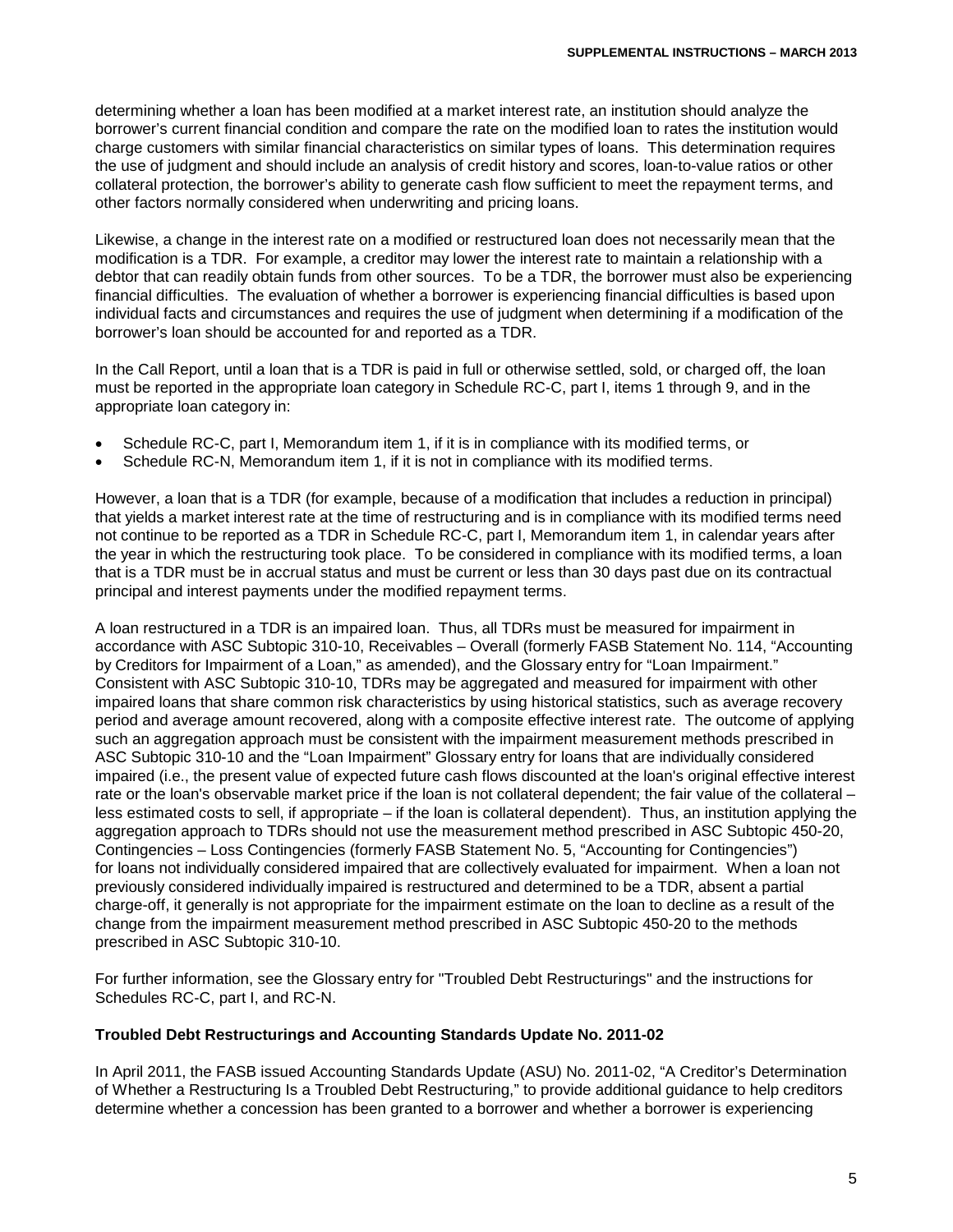financial difficulties. The guidance is also intended to reduce diversity in practice in identifying and reporting TDRs. This ASU was effective for public companies for interim and annual periods beginning on or after June 15, 2011, and should have been applied retrospectively to the beginning of the annual period of adoption for purposes of identifying TDRs. The measurement of impairment for any newly identified TDRs resulting from retrospective application should have been applied prospectively in the first interim or annual period beginning on or after June 15, 2011. (For most public institutions, the ASU took effect July 1, 2011, but retrospective application began as of January 1, 2011.) Nonpublic companies should apply the new guidance for annual periods ending after December 15, 2012, including interim periods within those annual periods. (For most nonpublic institutions, the ASU took effect January 1, 2012.) Early adoption of the ASU was permitted for both public and nonpublic entities. Nonpublic entities that adopt early are subject to a retrospective identification requirement.

Institutions are expected to continue to follow the accounting and reporting guidance on TDRs in the preceding section of these Supplemental Instructions and in the Call Report instruction book. To the extent the guidance in the ASU differs from an institution's existing accounting policies and practices for identifying TDRs, the institution will be expected to apply the ASU for Call Report purposes in accordance with the standard's effective date and transition provisions, which are outlined above. To the extent that an institution's existing accounting policies and practices are consistent with guidance in the ASU, the institution should continue to follow its existing policies and practices.

ASU 2011-02 reiterates that the two conditions mentioned in the preceding section, "Troubled Debt Restructurings and Current Market Interest Rates," must exist in order for a loan modification to be deemed a TDR: (1) an institution must grant a concession to the borrower as part of the modification and (2) the borrower must be experiencing financial difficulties. The ASU explains that an institution may determine that a borrower is experiencing financial difficulties if it is probable that the borrower will default on any of its debts in the foreseeable future. The borrower does not have to be in default at the time of the modification. Other possible factors that should be considered in evaluating whether a borrower is experiencing financial difficulties is if the borrower has declared (or is in the process of declaring) bankruptcy, the creditor does not expect the borrower's cash flows to be sufficient to service its debt under the existing terms, or there is substantial doubt about an entity's ability to continue as a going concern.

Another important aspect of the ASU is that it prohibits financial institutions from using the effective interest rate test included in the TDR guidance for borrowers in ASC Subtopic 470-60, Debt – Troubled Debt Restructurings by Debtors, when determining whether the creditor has granted a concession as part of a loan modification. However, as explained in ASU 2011-02, if a borrower does not have access to funds at a market rate of interest for similar debt, the rate on the modified loan is considered to be a below-market rate and may be an indicator that the institution has granted a concession to the borrower. In this situation, a creditor must consider all aspects of the loan modification in determining whether it has granted a concession.

Furthermore, the ASU provides new guidance regarding insignificant delays in payment as part of a loan modification. If, after analysis of all facts and circumstances, a creditor determines that a delay in payment is insignificant, the creditor has not granted a concession to the borrower. This determination requires judgment and should consider many factors, including, but not limited to, the amount of the delayed payments in relation to the loan's unpaid principal or collateral value, the frequency of payments due on the loan, the original contractual maturity, and the original expected duration of the loan.

For additional information, institutions should refer to ASU 2011-02, which is available at [http://www.fasb.org/jsp/FASB/Page/SectionPage&cid=1176156316498.](http://www.fasb.org/jsp/FASB/Page/SectionPage&cid=1176156316498)

#### **Prepaid Deposit Insurance Assessments**

In November 2009, the FDIC adopted a final rule requiring insured depository institutions (except those that are exempted) to prepay an FDIC-determined estimate of their quarterly risk-based deposit insurance assessments for the fourth quarter of 2009, and for all of 2010, 2011, and 2012, on December 30, 2009. Each institution's regular risk-based deposit insurance assessment for the third quarter of 2009, which is paid in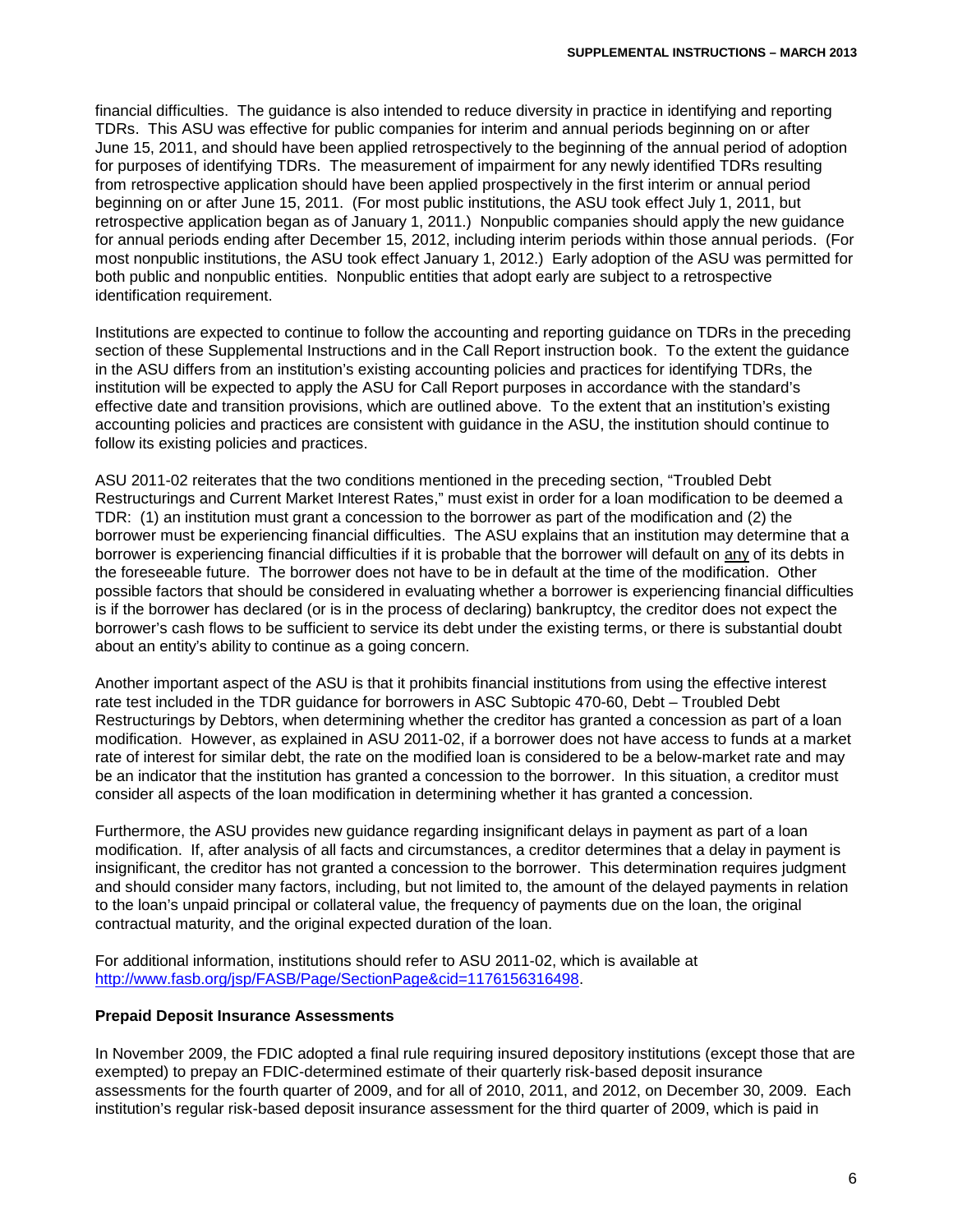arrears, also was paid on December 30, 2009. The original full amount of each institution's prepaid assessment was included on its Quarterly Certified Statement Invoice for the third quarter 2009 Insurance Period, which was available on FDIC*connect*, the FDIC's e-business portal, as of December 15, 2009.

Each institution should record the estimated expense for its regular quarterly risk-based assessment for each calendar quarter through a charge to expense during that quarter and a corresponding credit to its prepaid assessments asset (or to an accrued expense payable if it has no prepaid assessments asset). As a result of the interaction between the prepaid assessments and the regular quarterly assessments, the remaining amount of the prepaid assessments asset, if any, that an institution should report as a prepaid expense in its March 31, 2013, Call Report normally should be:

- The remaining balance of "Prepaid Assessment Credits" shown on the Summary Statement of Assessment Credits page of the institution's Quarterly Certified Statement Invoice for the October 1 through December 31, 2012, Insurance Period, which was available on FDIC*connect* as of March 15, 2013;
- Less the estimated amount of the institution's regular quarterly assessment for the first quarter of 2013 (which should have been accrued as a charge to expense during the first quarter of 2013). The quarterly assessment for the first quarter of 2013 should be estimated based on the provisions of the FDIC's February 2011 final rule that redefined the deposit insurance assessment base for all insured institutions and revised the assessment system for large institutions. For further information on this final rule, see FDIC Financial Institution Letter FIL-8-2011 dated February 9, 2011, which can be accessed at [http://www.fdic.gov/news/news/financial/2011/fil11008.html.](http://www.fdic.gov/news/news/financial/2011/fil11008.html)

An institution's prepaid assessments asset, if any, should be reported in Schedule RC-F, item 6, "All other assets," and, if it is greater than \$25,000 and exceeds 25 percent of the amount reported in item 6, it also should be reported in Schedule RC-F, item 6.f, "Prepaid deposit insurance assessments." The year-to-date deposit insurance assessment expense for 2013 should be reported in Schedule RI, item 7.d, "Other noninterest expense."

When completing Schedule RC-R, Regulatory Capital, an institution may assign a zero-percent risk weight to the amount of its prepaid deposit insurance assessments asset in item 42 of this schedule.

For further information on the FDIC's prepaid assessments final rule, institutions should refer to FDIC Financial Institution Letter (FIL) 63-2009 at [http://www.fdic.gov/news/news/financial/2009/fil09063.html.](http://www.fdic.gov/news/news/financial/2009/fil09063.html) For further guidance on reporting regular quarterly deposit insurance assessments, institutions should refer to the Call Report Supplemental Instructions for September 30, 2009, at [http://www.ffiec.gov/PDF/FFIEC\\_forms/FFIEC031\\_041\\_suppinst\\_200909.pdf.](http://www.ffiec.gov/PDF/FFIEC_forms/FFIEC031_041_suppinst_200909.pdf)

## **Other-Than-Temporary Impairment**

When the fair value of an investment in an individual available-for-sale or held-to-maturity security is less than its cost basis, the impairment is either temporary or other-than-temporary. To determine whether the impairment is other-than-temporary, an institution must apply the applicable accounting guidance as discussed in the Glossary entry for "Securities Activities."

For regulatory capital purposes, any other-than-temporary impairment losses on both held-to-maturity and available-for-sale debt securities related to factors other than credit that are reported, net of applicable taxes, in Schedule RC, item 26.b, "Accumulated other comprehensive income," should be included in Schedule RC-R, item 2, together with the net unrealized gains (losses) on available-for-sale securities that are reported in item 2. Furthermore, when determining the regulatory capital limit for deferred tax assets, an institution may, but is not required to, adjust the reported amount of its deferred tax assets for any deferred tax assets arising from other-than-temporary impairment losses reported, net of applicable taxes, in Schedule RC, item 26.b in accumulated other comprehensive income. An institution must follow a consistent approach over time with respect to this adjustment to the reported amount of deferred tax assets.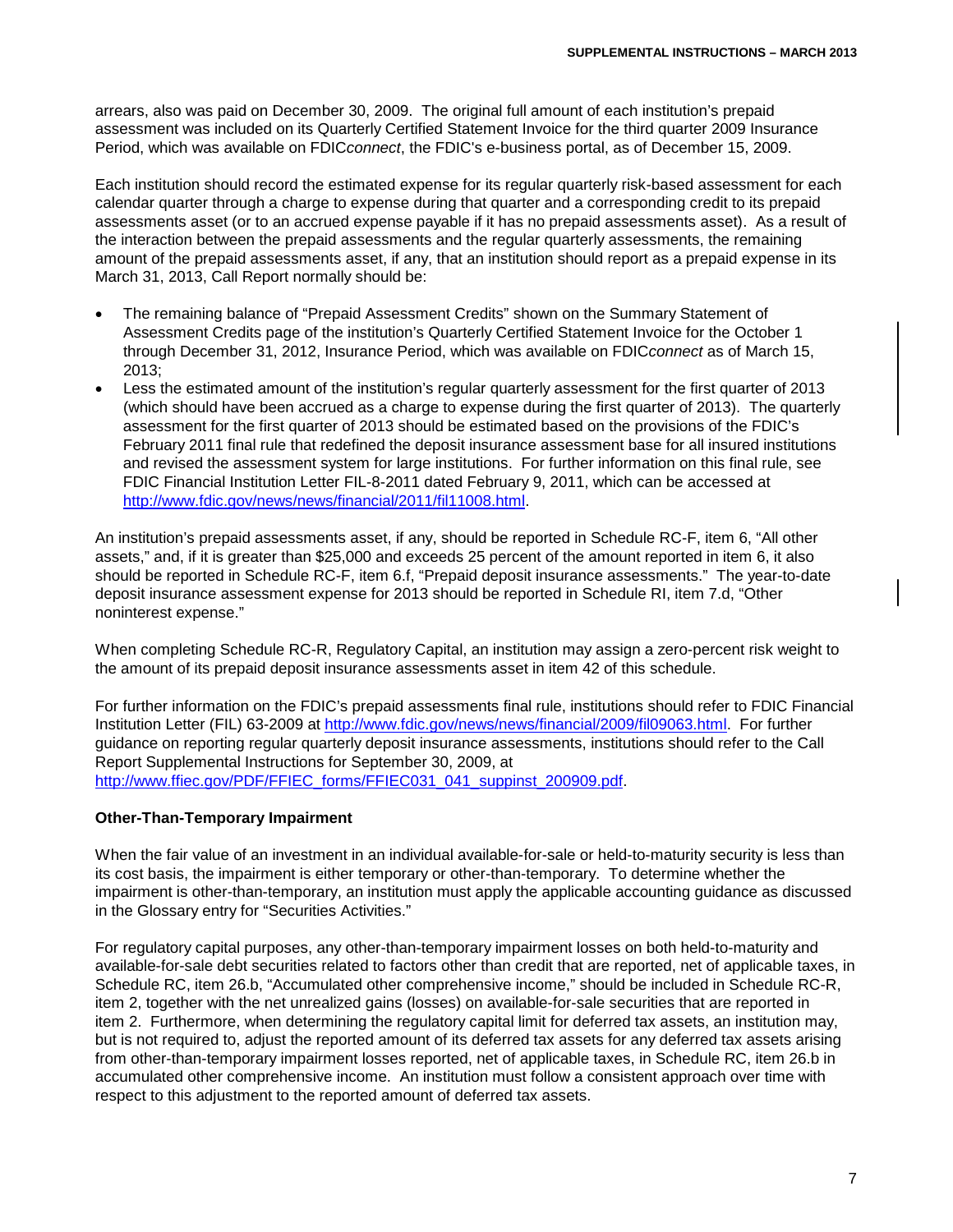In addition, when risk-weighting a held-to-maturity debt security for which an other-than-temporary impairment loss related to factors other than credit was previously recognized in other comprehensive income, include the carrying value of the debt security in column A of Schedule RC-R, item 35. Then, include the pre-tax amount of this impairment loss that has not yet been accreted from accumulated other comprehensive income to the carrying value of the security as a negative number in column B of Schedule RC-R, item 35, and include the amortized cost of the security in the appropriate risk-weight category column of item 35 (provided the security is not a purchased subordinated security that is not eligible for the ratings-based approach). For a security on which an other-than-temporary impairment loss has been recognized, amortized cost is the security's previous amortized cost as of the date of the most recently recognized other-than-temporary impairment loss less the amount of impairment loss recognized in earnings adjusted for subsequent accretion of interest income and payments received on the security.

## **Reporting Defined Benefit Postretirement Plans**

ASC Subtopic 715-20, Compensation-Retirement Benefits – Defined Benefit Plans-General (formerly FASB Statement No. 158, "Employers' Accounting for Defined Benefit Pension and Other Postretirement Plans" (FAS 158)) requires an institution that sponsors a single-employer defined benefit postretirement plan, such as a pension plan or health care plan, to recognize the funded status of each such plan on its balance sheet. An overfunded plan is recognized as an asset while an underfunded plan is recognized as a liability. An institution should measure the net period benefit cost of a defined benefit plan for a reporting period in accordance with ASC Subtopic 715-30 (formerly FASB Statement No. 87, "Employers' Accounting for Pensions") for pension plans and ASC Subtopic 715-60 (formerly FASB Statement No. 106, "Employers' Accounting for Postretirement Benefits Other Than Pensions") for other postretirement benefit plans

For regulatory capital purposes, institutions should reverse the effects on accumulated other comprehensive income (AOCI) of applying ASC Subtopic 715-20, including for purposes of reporting and measuring the numerators and denominators for the leverage and risk-based capital ratios. The intent of the reversal is to neutralize for regulatory capital purposes the effect on AOCI of the application of ASC Subtopic 715-20. This quarter's Call Report instruction book update includes a new Glossary entry for "Defined Benefit Postretirement Plans" that describes certain aspects of the accounting and reporting for such plans.

#### **Amending Previously Submitted Report Data**

Should your institution find that it needs to revise previously submitted Call Report data, please make the appropriate changes to the data, ensure that the revised data passes the FFIEC-published validation criteria, and submit the revised data file to the CDR using one of the two methods described in the banking agencies' Financial Institution Letter for the March 31, 2013, report date. For technical assistance with the submission of amendments to the CDR, please contact the CDR Help Desk by telephone at (888) CDR-3111, by fax at (703) 774-3946, or by e-mail at CDR.Help@ffiec.gov.

## **Other Reporting Matters**

For the following topics, institutions should continue to follow the guidance in the specified Call Report Supplemental Instructions:

- Reporting purchased subordinated securities in Schedule RC-S Supplemental Instructions for September 30, 2011 [\(http://www.ffiec.gov/PDF/FFIEC\\_forms/FFIEC031\\_FFIEC041\\_suppinst\\_201109.pdf\)](http://www.ffiec.gov/PDF/FFIEC_forms/FFIEC031_FFIEC041_suppinst_201109.pdf)
- Consolidated variable interest entities Supplemental Instructions for September 30, 2011 [\(http://www.ffiec.gov/PDF/FFIEC\\_forms/FFIEC031\\_FFIEC041\\_suppinst\\_201109.pdf\)](http://www.ffiec.gov/PDF/FFIEC_forms/FFIEC031_FFIEC041_suppinst_201109.pdf)
- Treasury Department's Capital Purchase Program Supplemental Instructions for September 30, 2011 [\(http://www.ffiec.gov/PDF/FFIEC\\_forms/FFIEC031\\_FFIEC041\\_suppinst\\_201109.pdf\)](http://www.ffiec.gov/PDF/FFIEC_forms/FFIEC031_FFIEC041_suppinst_201109.pdf)
- Accounting Standards Codification Supplemental Instructions for September 30, 2011 [\(http://www.ffiec.gov/PDF/FFIEC\\_forms/FFIEC031\\_FFIEC041\\_suppinst\\_201109.pdf\)](http://www.ffiec.gov/PDF/FFIEC_forms/FFIEC031_FFIEC041_suppinst_201109.pdf)